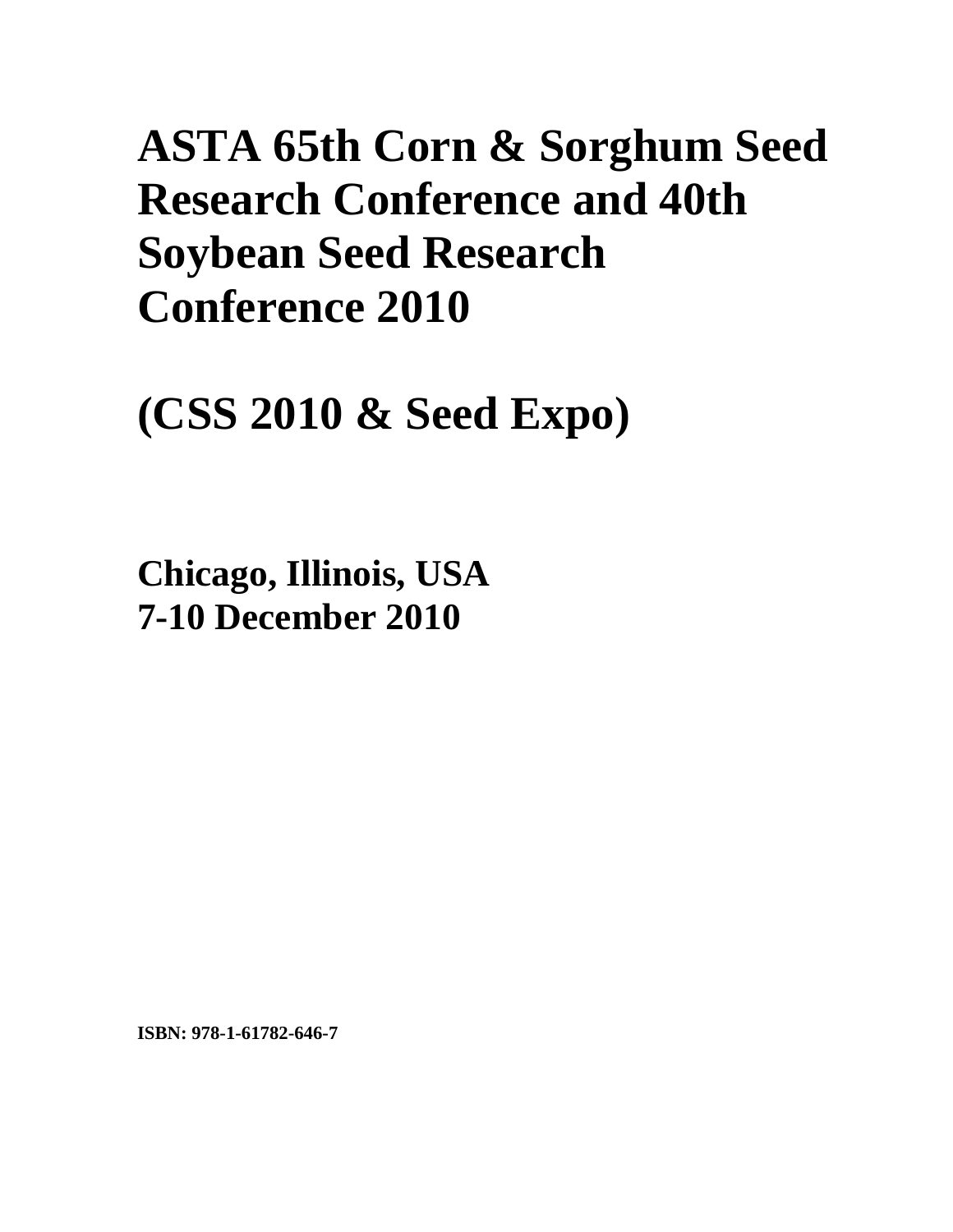**Printed from e-media with permission by:** 

Curran Associates, Inc. 57 Morehouse Lane Red Hook, NY 12571



**Some format issues inherent in the e-media version may also appear in this print version.** 

Copyright© (2010) by the American Seed Trade Association All rights reserved.

Printed by Curran Associates, Inc. (2011)

For permission requests, please contact the American Seed Trade Association at the address below.

American Seed Trade Association 225 Reinekers Lane Suite 650 Alexandria, Virginia 22314-2875

Phone: (703) 837-8140 Fax: (703) 837-9365

www.amseed.org

# **Additional copies of this publication are available from:**

Curran Associates, Inc. 57 Morehouse Lane Red Hook, NY 12571 USA Phone: 845-758-0400 Fax: 845-758-2634 Email: curran@proceedings.com Web: www.proceedings.com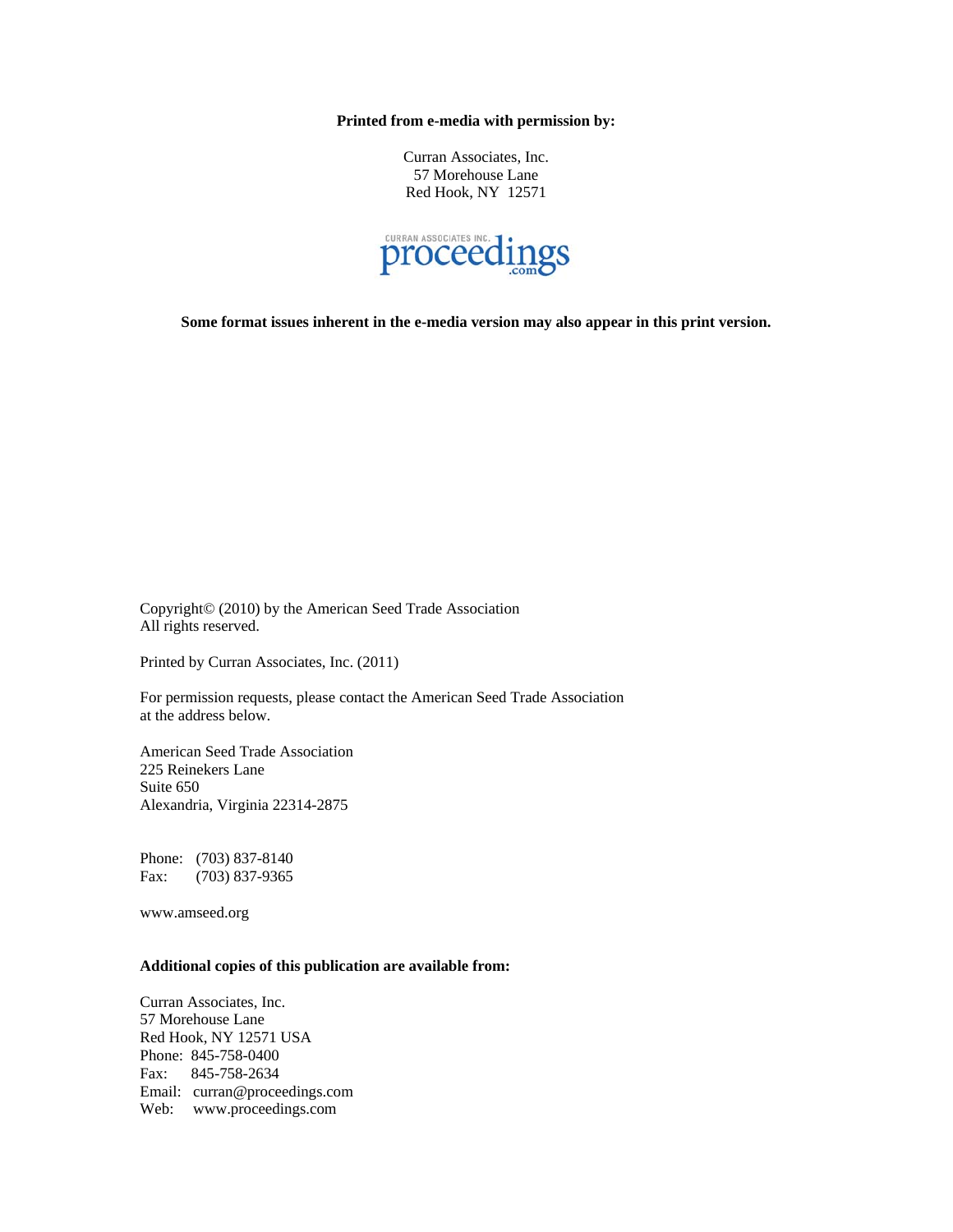# **TABLE OF CONTENTS**

#### **SOYBEAN SUPER SESSION I**

| N/A                |  |
|--------------------|--|
|                    |  |
| <b>Brian Diers</b> |  |
|                    |  |
| Matt O'Neal        |  |

#### **SOYBEAN SUPER SESSION II**

| Large-Scale Data Collection in the Illinois Soybean Yield Challenge Driven by Industry-Grower |  |
|-----------------------------------------------------------------------------------------------|--|
|                                                                                               |  |
| Vince M. Davis                                                                                |  |
|                                                                                               |  |
| William H. Davis                                                                              |  |
|                                                                                               |  |
| N/A                                                                                           |  |

#### **JOINT CORN & SORGUM AND SOYBEAN GENERAL SESSION**

| <b>Brian Love</b> |  |
|-------------------|--|

#### **JOINT SESSION I**

| Anne E. Doorance |  |
|------------------|--|
|                  |  |
| Terry Niblack    |  |

# **JOINT SESSION II**

| Martha Schlicher            |  |
|-----------------------------|--|
|                             |  |
| Tony J. Vyn, Ken J. Cassman |  |

#### **CORN SESSION I**

| James Shearl |  |
|--------------|--|
|              |  |
| N/A          |  |
|              |  |
| John Miklos  |  |

# **JOINT CORN & SORGHUM SESSION**

| Natalia De Leon, Candice N. Hansey |  |
|------------------------------------|--|